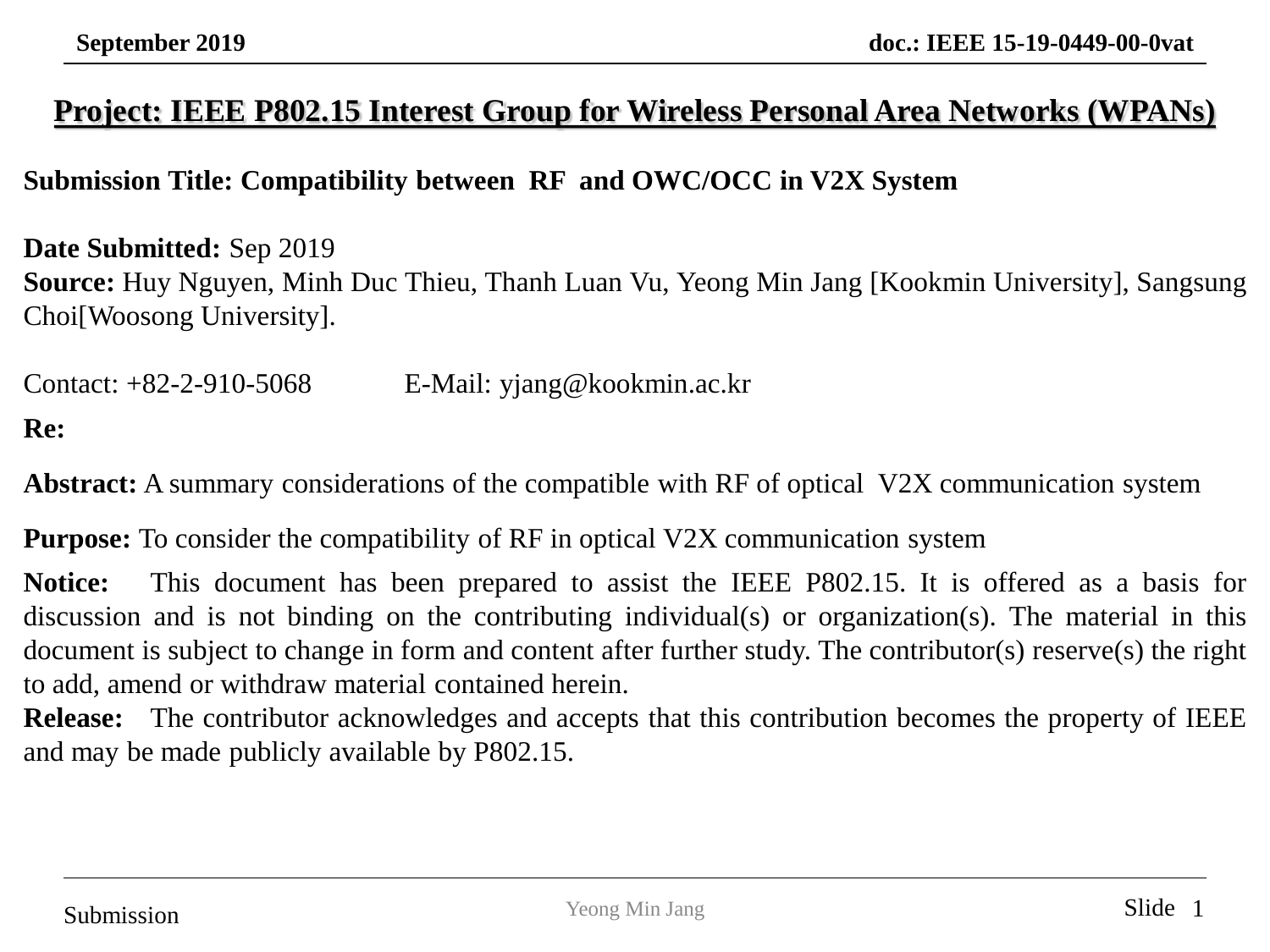# Introduction

- ❑ The usage of OWC/OCC does not exclude RF communication.
- ❑ RF can be used for mobile devices such as smartphones, tablets to communicate with vehicles while visible light is used for V2X.
- ❑ Therefore, these two technologies should be fully compatible and do not interfere with each other.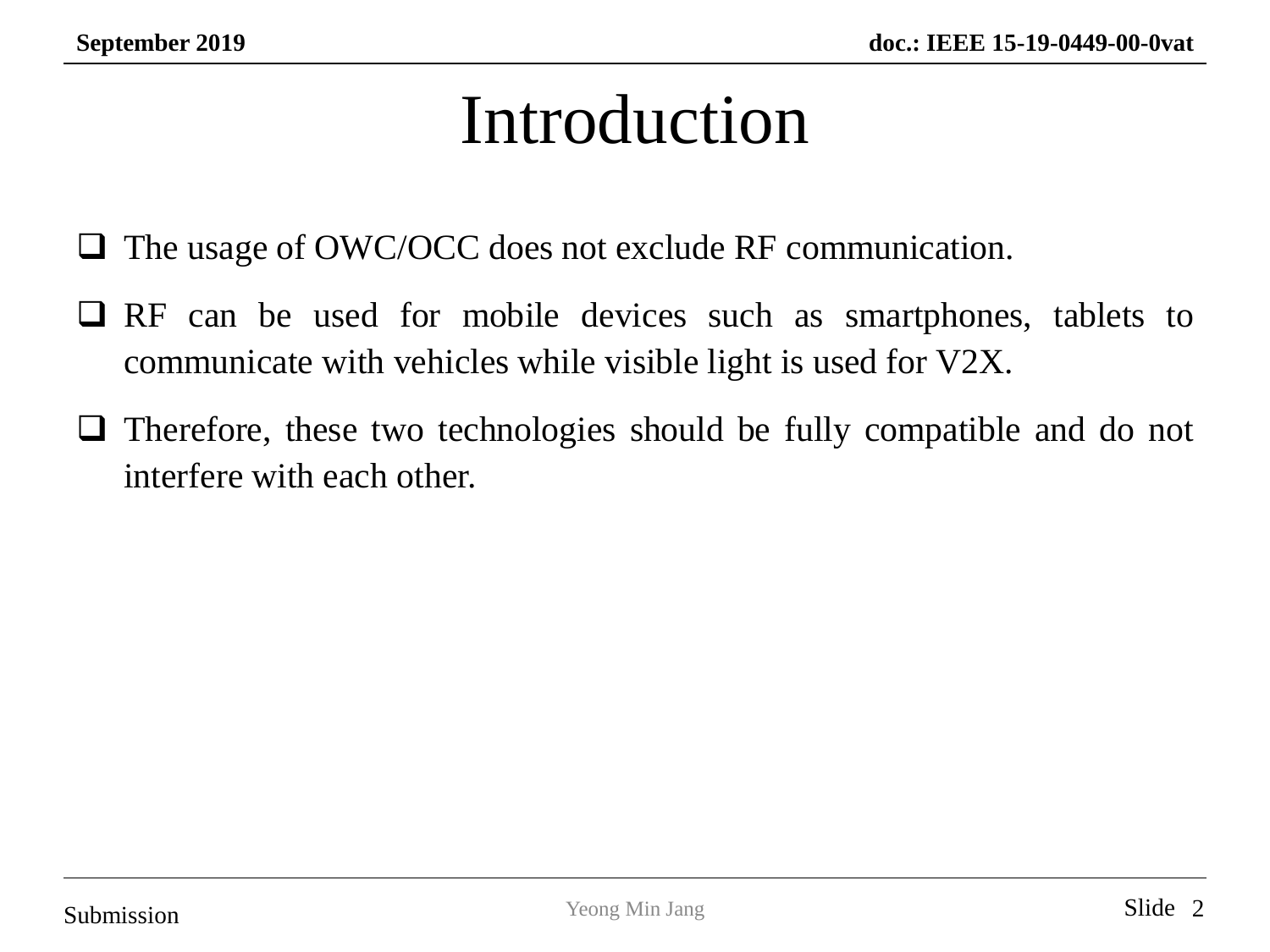# **Contents**

- ❑Intelligent Transportation Systems (ITS) OCC system based V2V communication.
- ❑A considerations of compatibility between RF and OWC/OCC in V2X communication system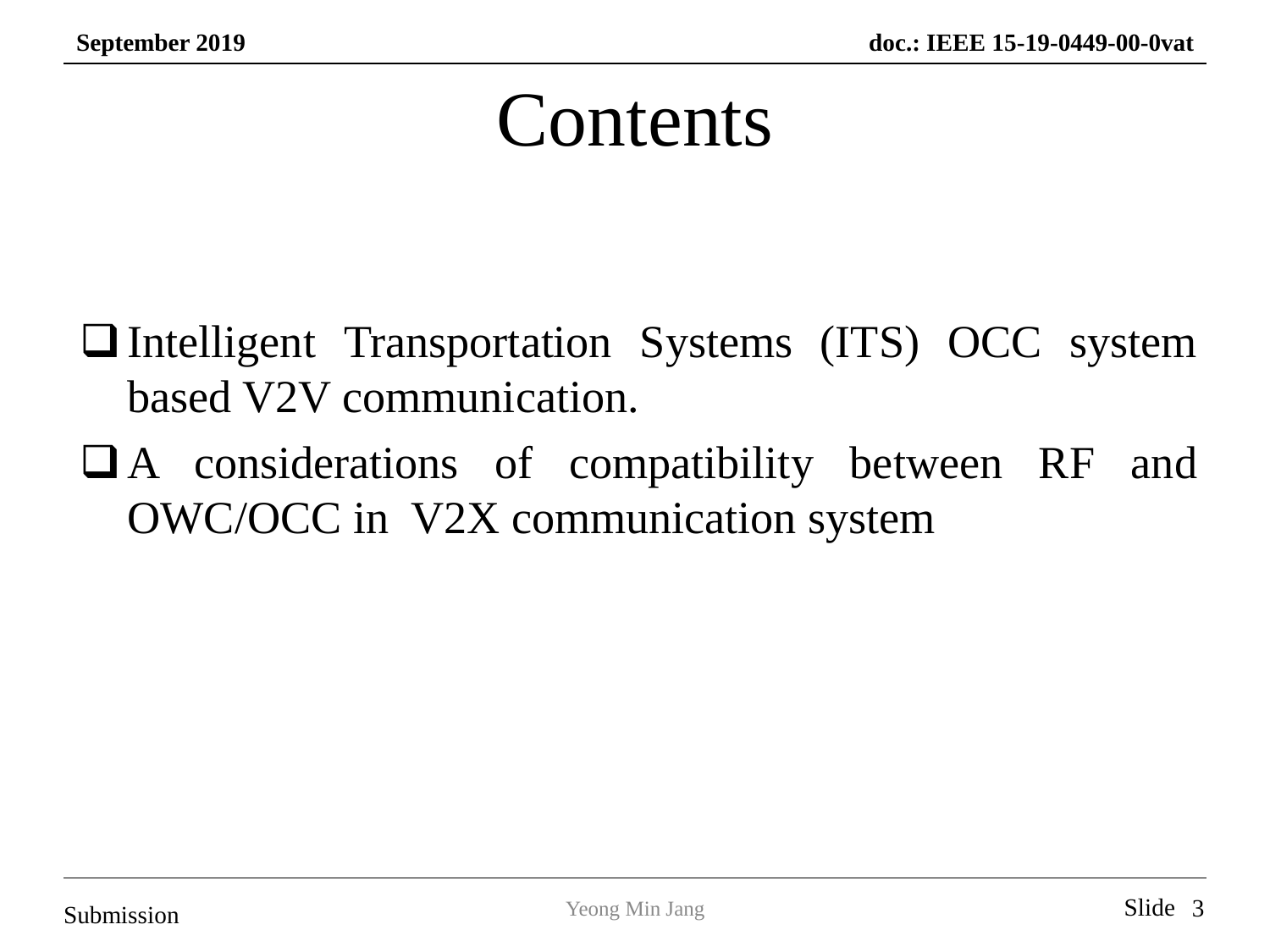### 1. ITS OCC system-based V2V communication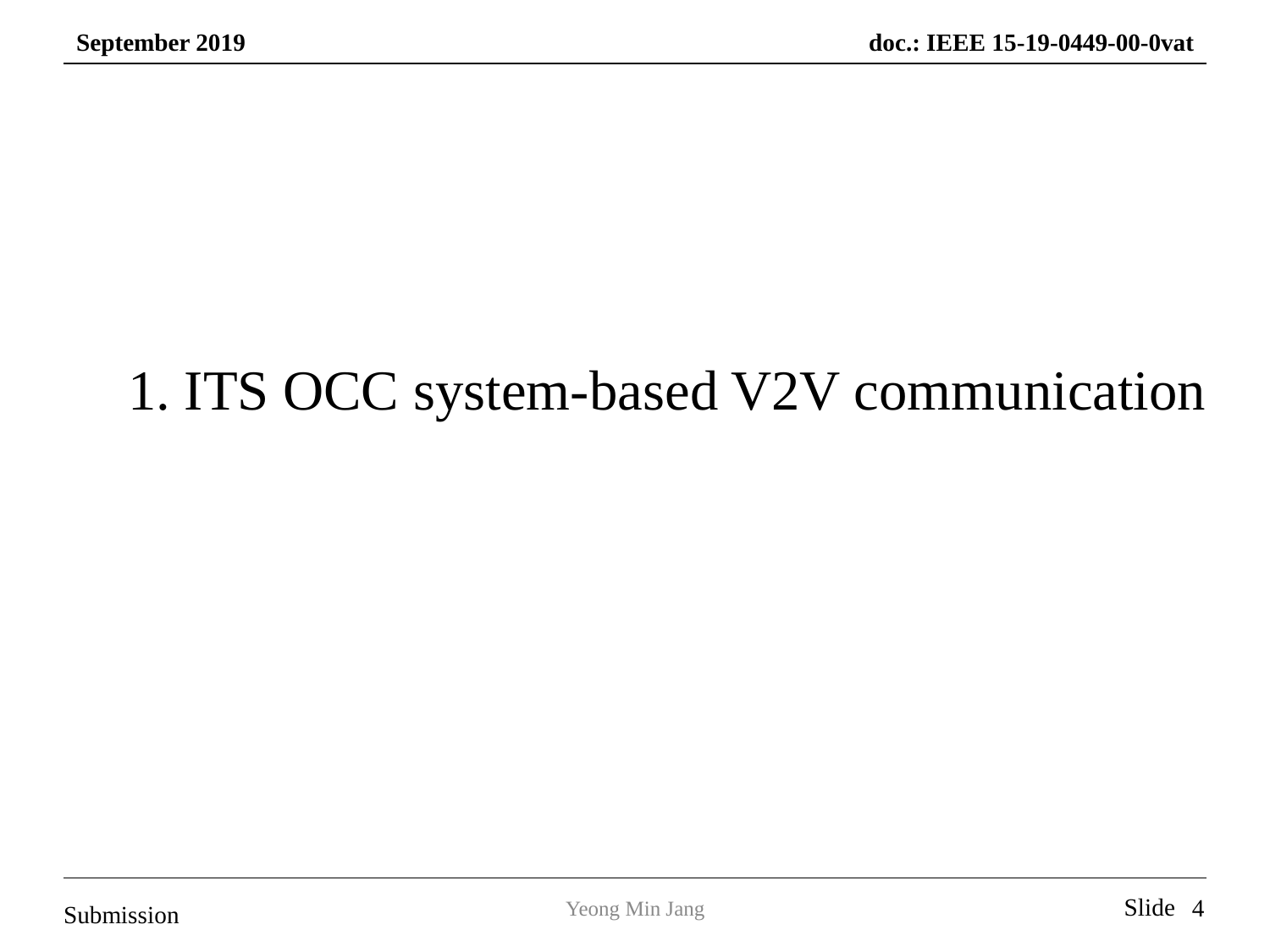# V2I and V2V communication using OCC



Example of V2I and V2V communication using OCC

- ❑ OCC uses vehicle backlight LED lights or traffic lights as Tx and camera (webcam or high-speed camera) as Rx. Here, the Tx (traffic light or vehicles rear LEDs) transmit the vehicles status (speed, safety information, emergency message, and etc.) or the traffic condition.
- ❑ The receiver can be a single or pair of image sensor which receives the transmitted information from the Tx.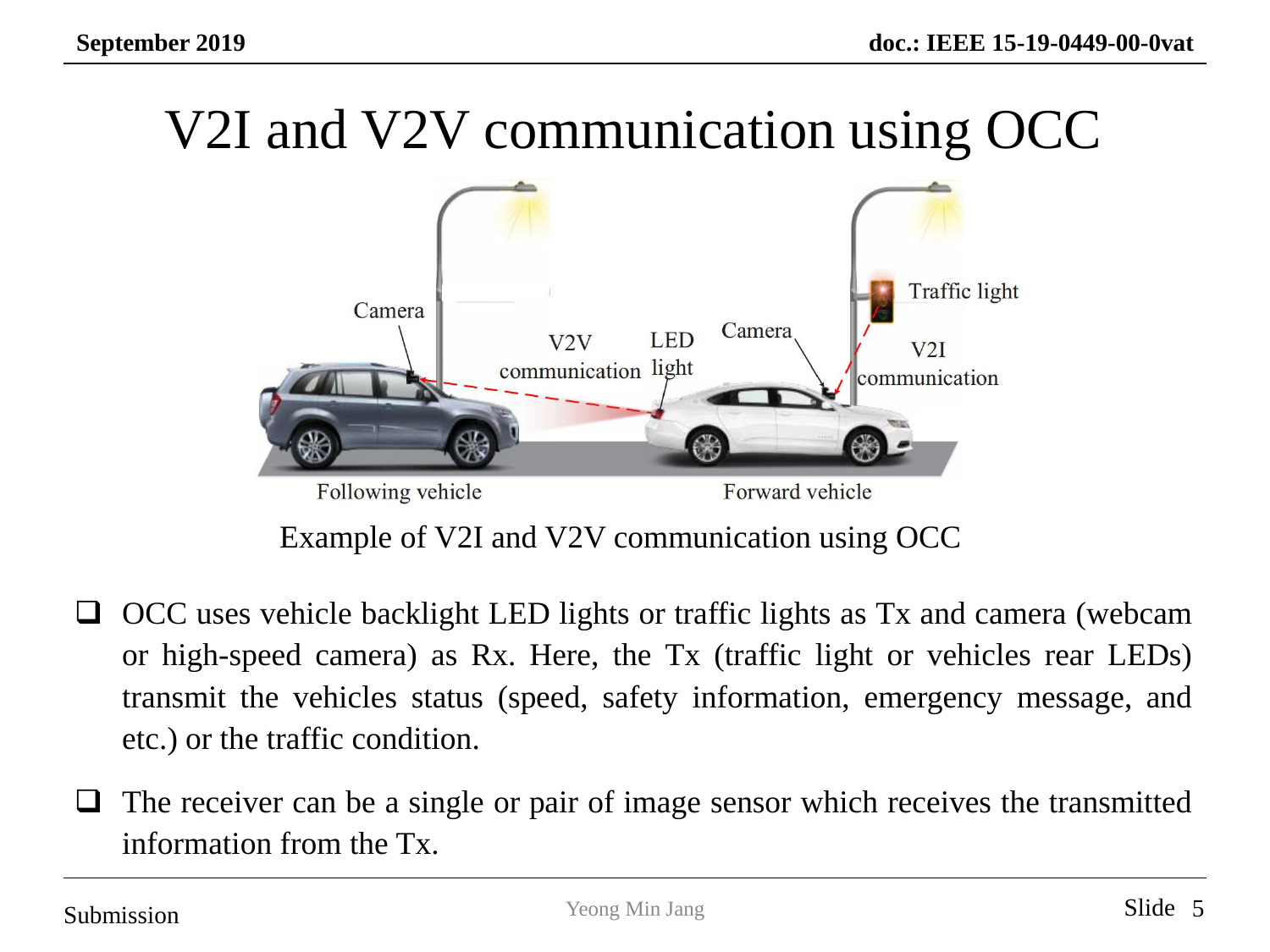

IoV Architecture based on OCC

IoV Architecture based on OCC

❑ There are four types of communication namely, V2V, V2I, V2C, and infrastructure-to-cloud (I2C) or vice versa. For V2V and V2I communication, we suggested OCC-based communication and for V2C and I2C we recommended Wi-Fi or cellular-based communication.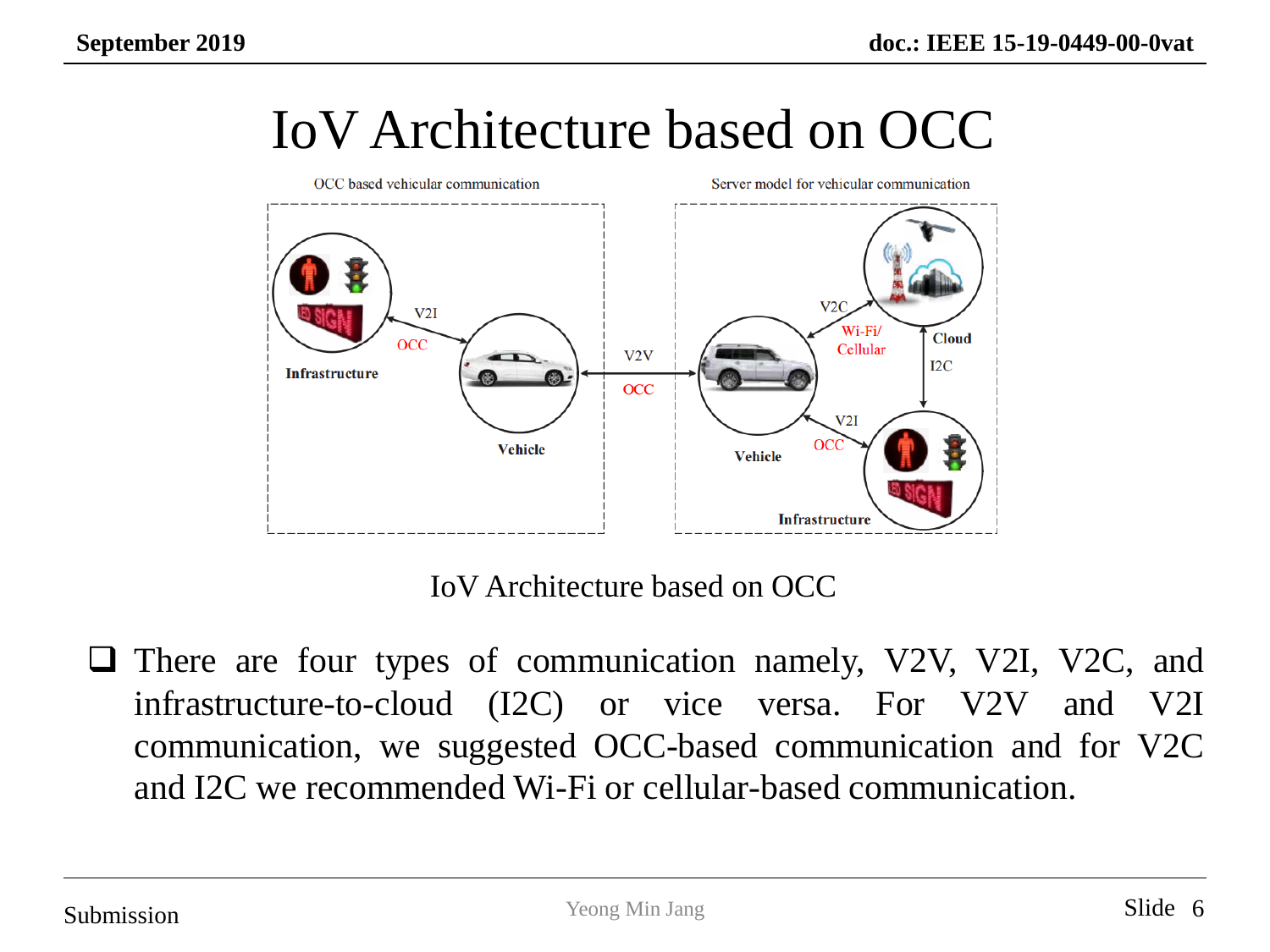# Intelligent Transportation Systems (ITS) Scenario



 $\triangleright$  Data available from vehicles and road side units can be either consumed locally in the boundary of a geolocalized network or transmitted to a server for central fusion and processing.

#### ITS scenario

- $\triangleright$  These data can be used to detect events such as road works, traffic jam, approaching emergency vehicle, etc.
- ➢ Such data are processed in order to produce driving recommendation dedicated to a single or a specific group of drivers and transmitted wirelessly to vehicles.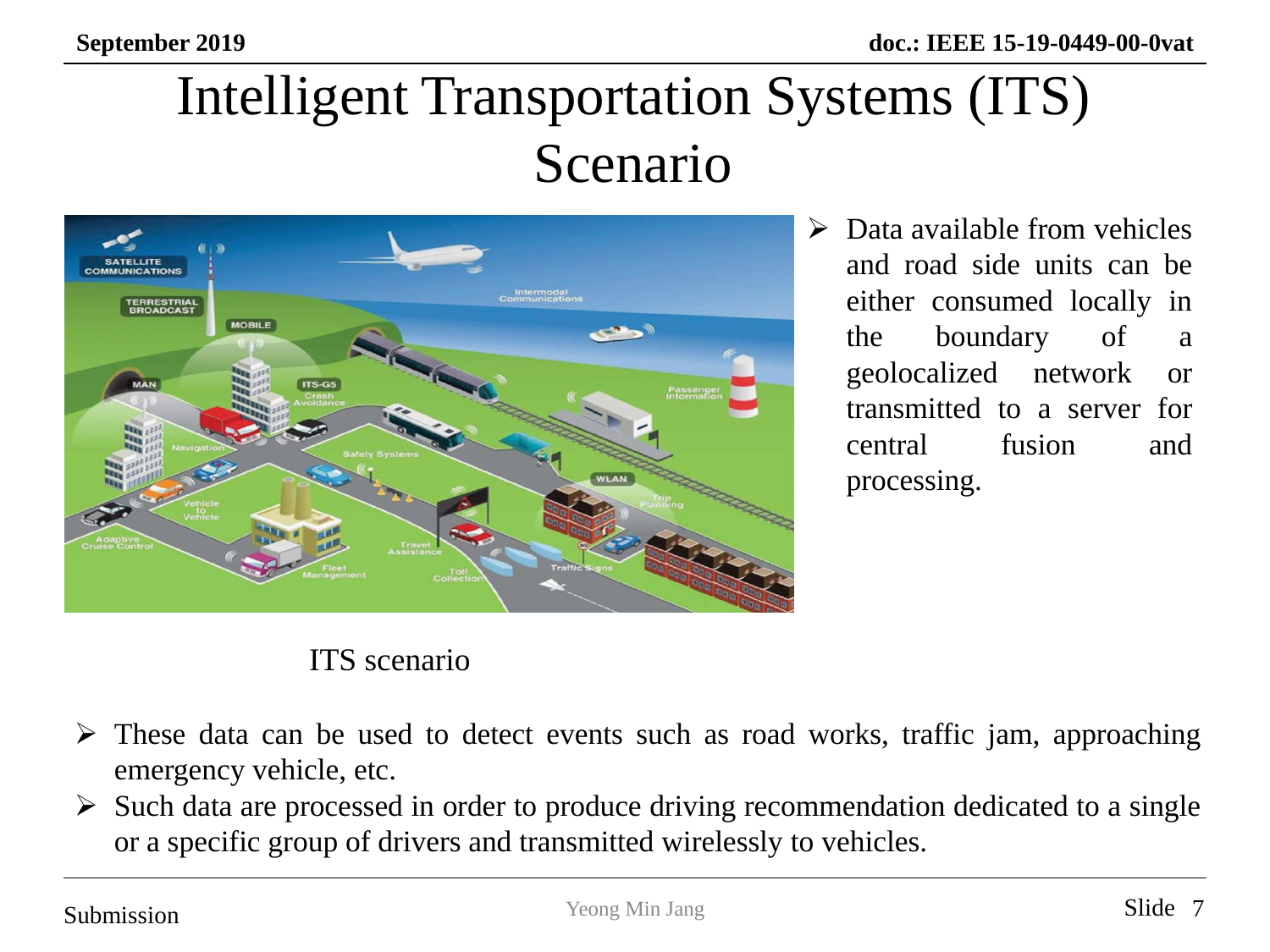# OCC in Intelligent Transportation Systems (ITS)



Example of vehicular communication enabled by OCC

- ➢ OCC can be applied into the Infrastructure, Traffic light, Digital Signage, Car backlight, Car front-light, etc.
- ➢ OCC Technology can support I2V and V2V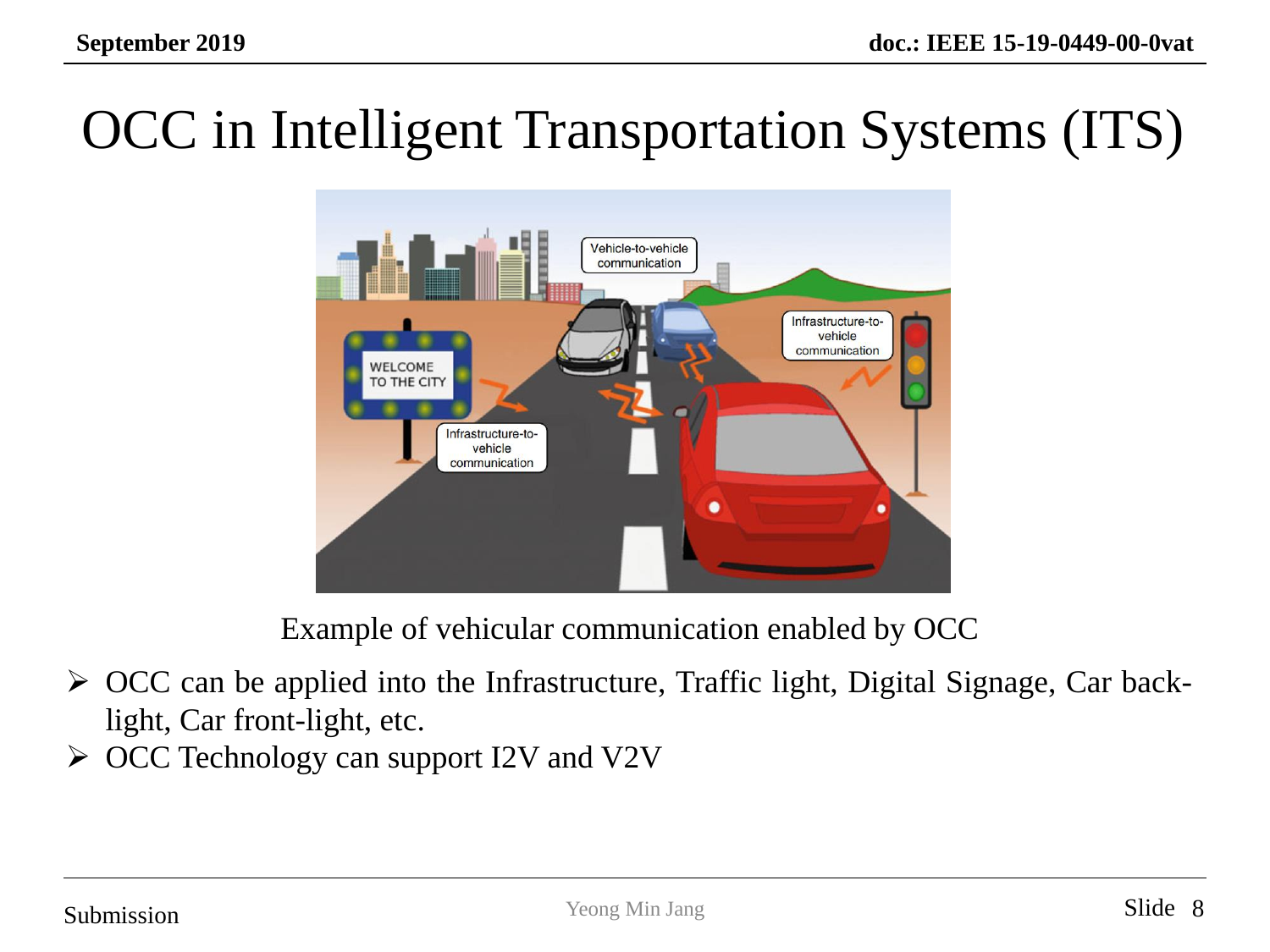# OCC in Intelligent Transportation Systems (ITS)



OCC-based ITS communication overview

➢ The ITS infrastructure and the ITS ad-hoc network are networks specifically designed to accommodate and implement ITS services and applications. They are interconnected and connected to public access, private access, and local data networks via ITS-SU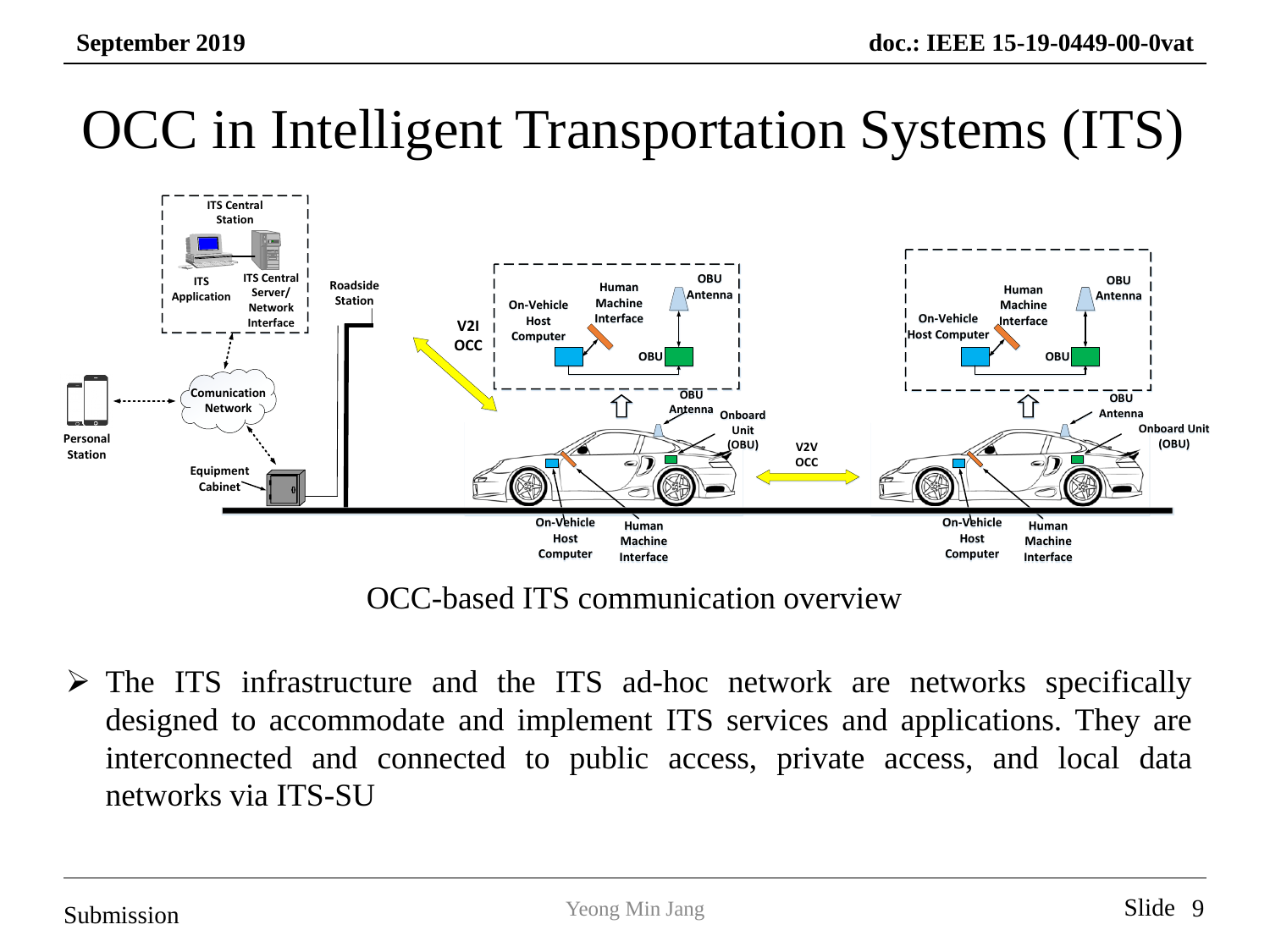#### ITS based OCC Architecture



ITS reference architecture

The ITS-S architecture includes six layers:

- Access layer
- Networking & transport layer
- Facilities layer
- Management entity
- Security entity
- Application entity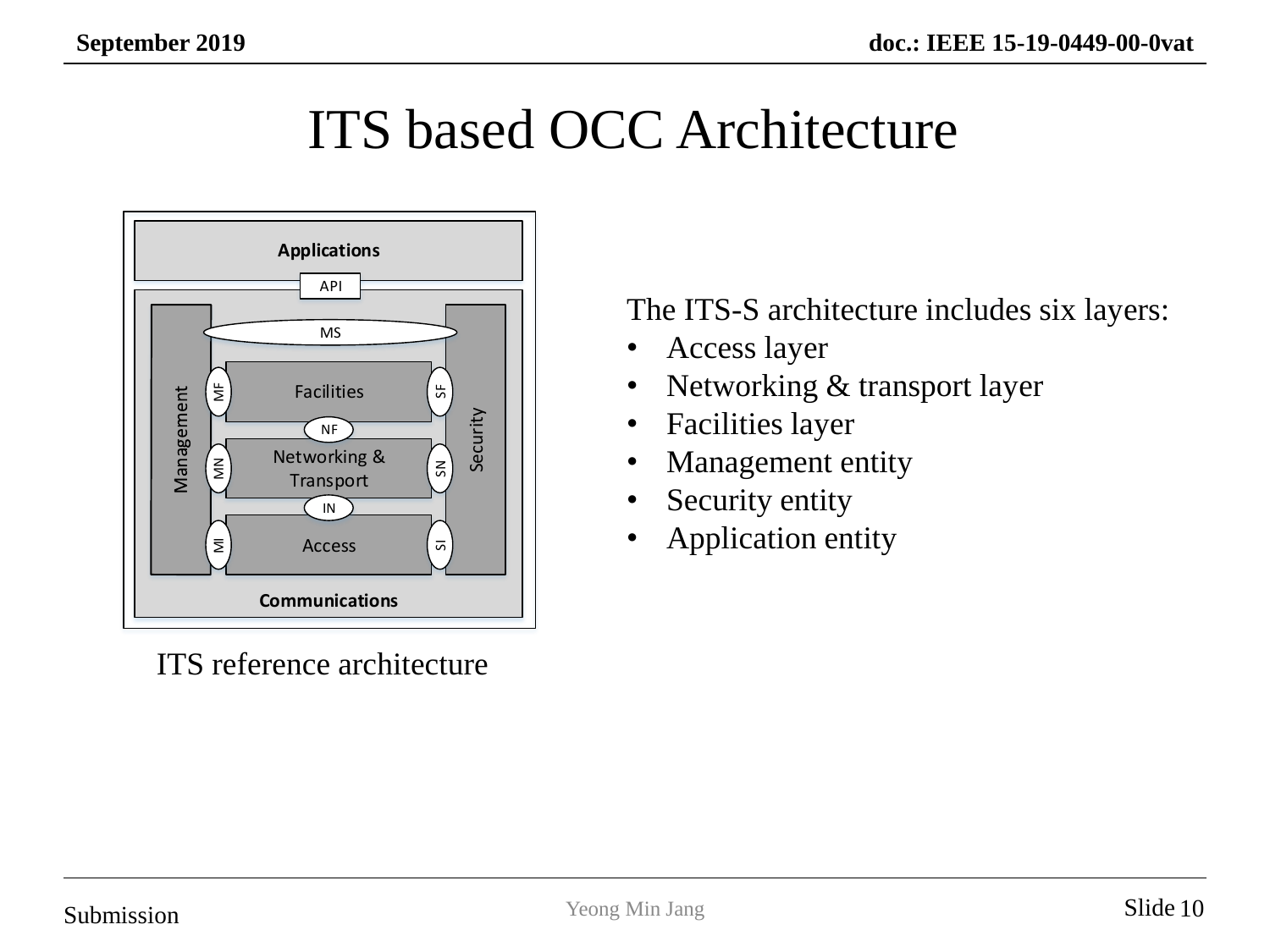### ITS based OCC Architecture (2)



The ITS-S access layer provides a means of communication between entities inside and outside the station via the interface.

ITS reference architecture

- $\triangleright$  The following four interface classes are distinguished:
	- Wireless interfaces out of an ITS
	- Wired interfaces out of an ITS
	- Wireless interfaces for station-internal communications.
	- Wired interfaces for station-internal communications.
- ➢ OCC will be added into Access layer and it will be considered as wireless interface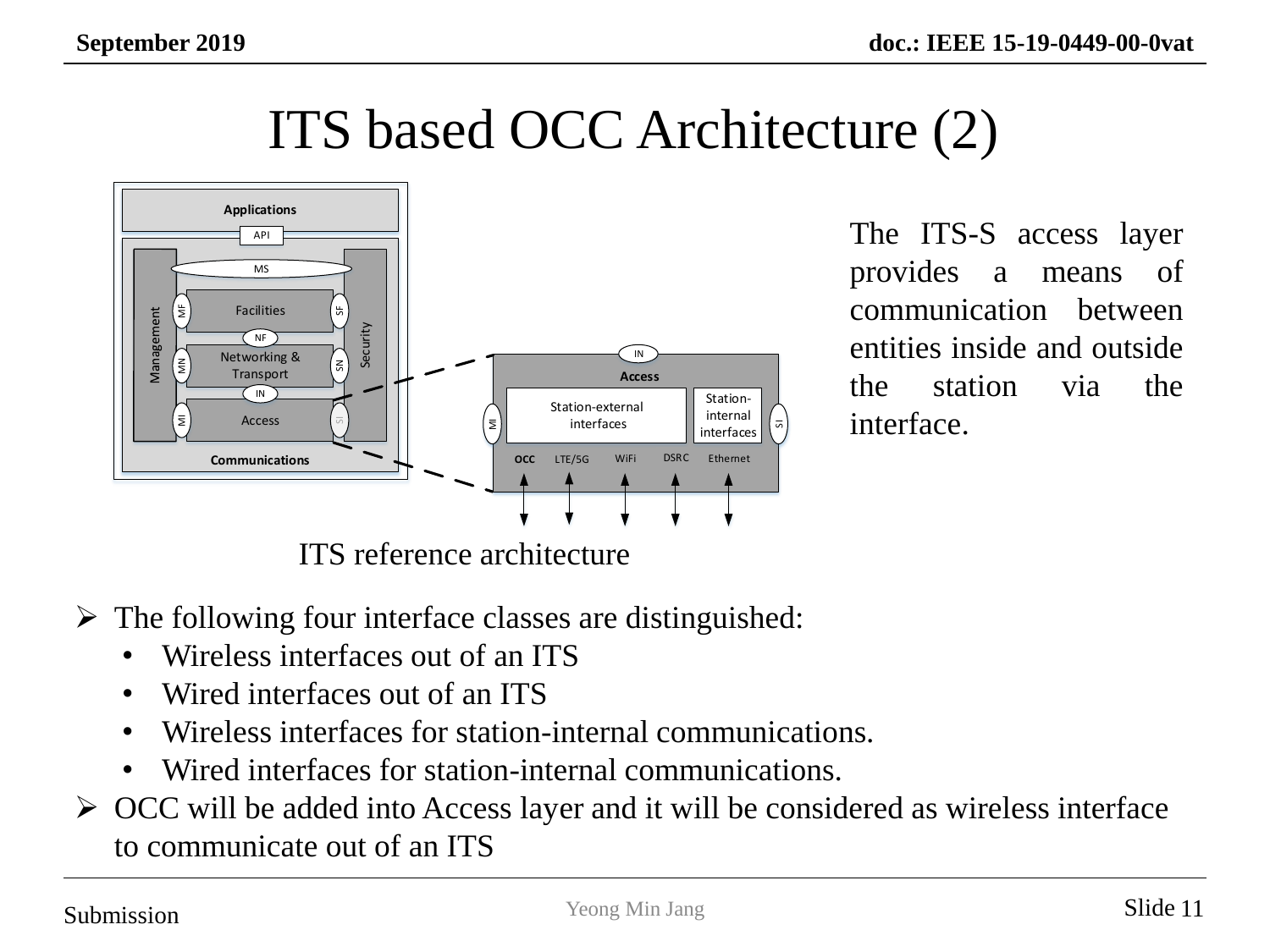# 2. A considerations of compatibility between RF and OWC/OCC in V2X system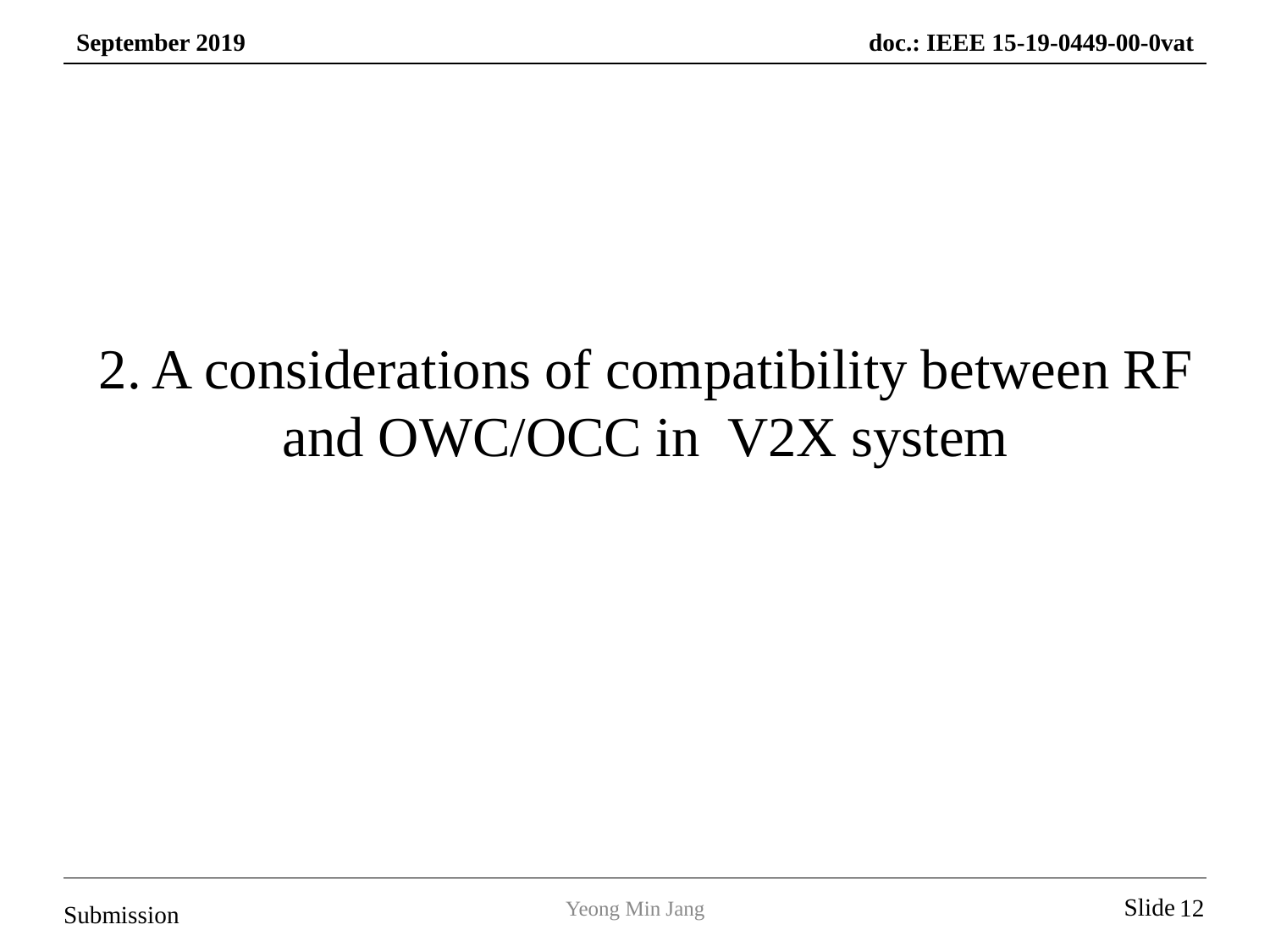# Dedicated Short Range Communications (DSRC)

- ❑ Dedicated Short Range Communications (DSRC) is the technology that is currently predominant in the U.S. connected-vehicle market.
- ❑ In Report and Order FCC-03-324, the Federal Communications Commission (FCC) allocated 75 MHz of spectrum in the 5.9 GHz band for use by Intelligent Transport System (ITS) vehicle safety and mobility applications [1].
- □ DSRC also enjoys strong support from the trade association Global Automakers, in which Honda, Nissan and Toyota participate [1].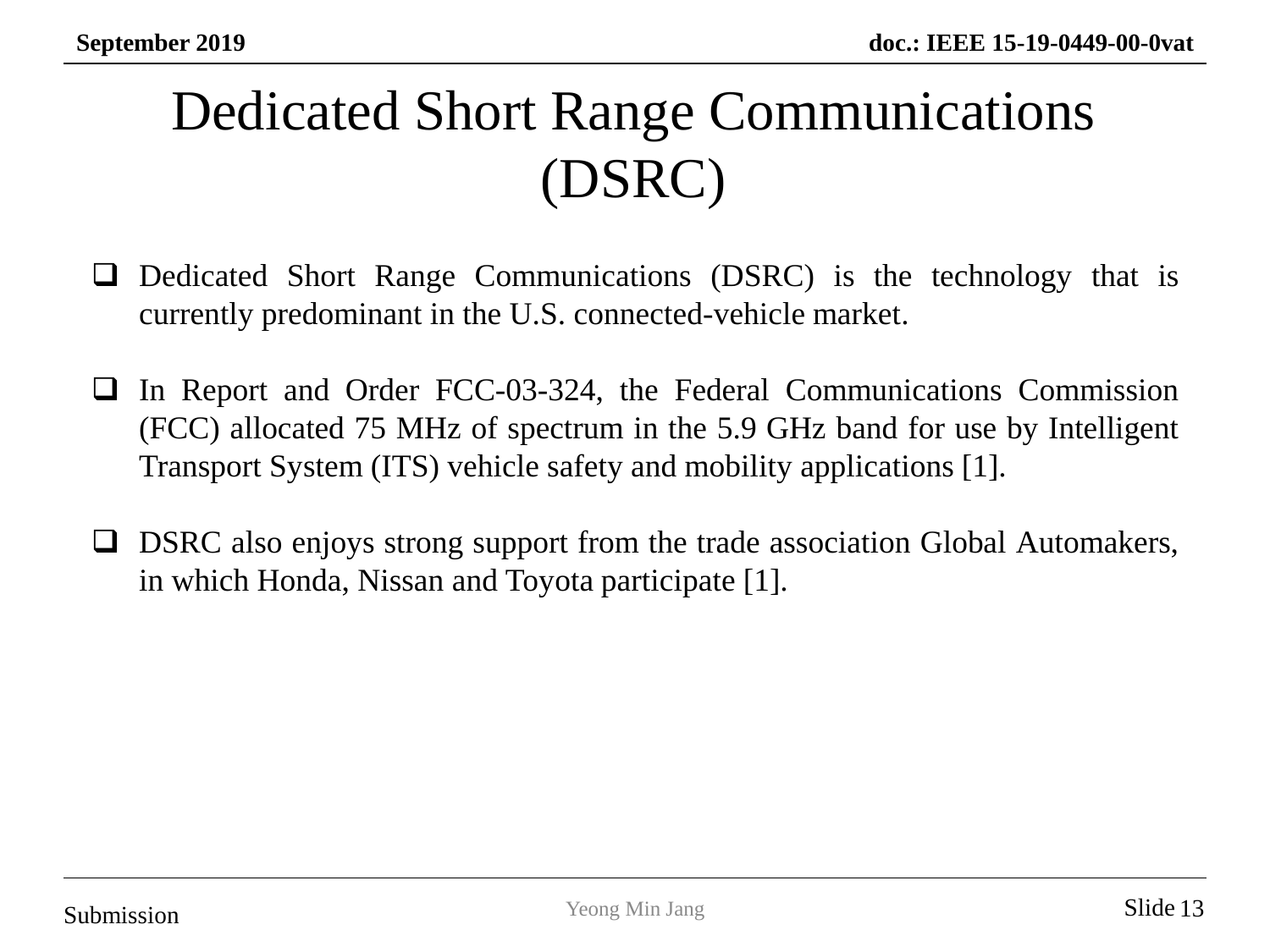### Compatibility between RF and OWC/OCC (1)

- ❑ DSRC is a mature technology able to provide long distance communication.
- ❑ On the other hand, VLC is not able to provide comparable communication distances, but it is considered to have a great potential in high traffic densities [2]
- ❑ Therefore, the two technologies, DSRC and VLC might be used together to improve the performances in communication-based vehicle safety applications.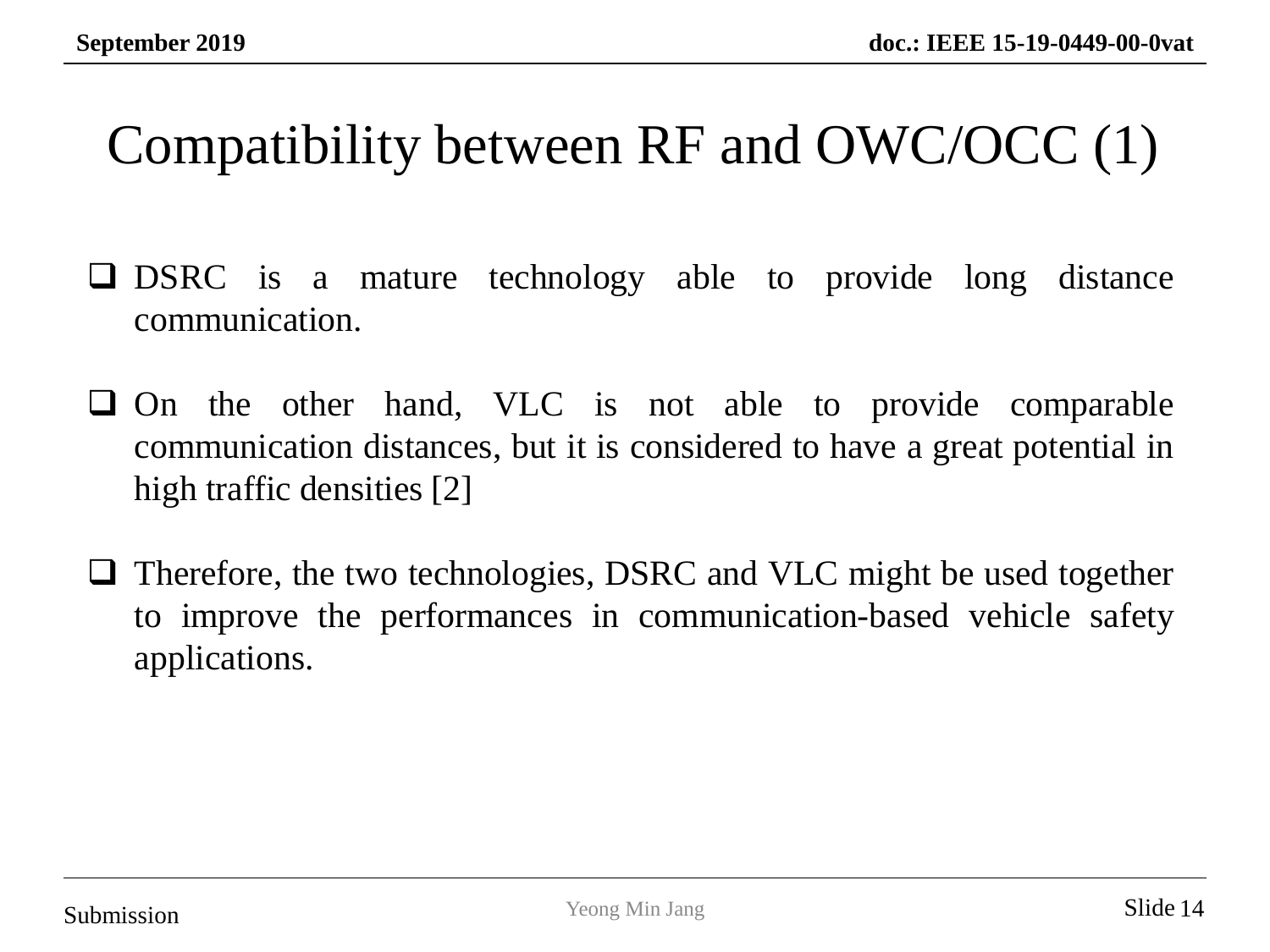#### Compatibility between RF and OWC/OCC (2)



Illustration of DSRC and VLC vehicular heterogeneous network for platooning applications as part of autonomous driving